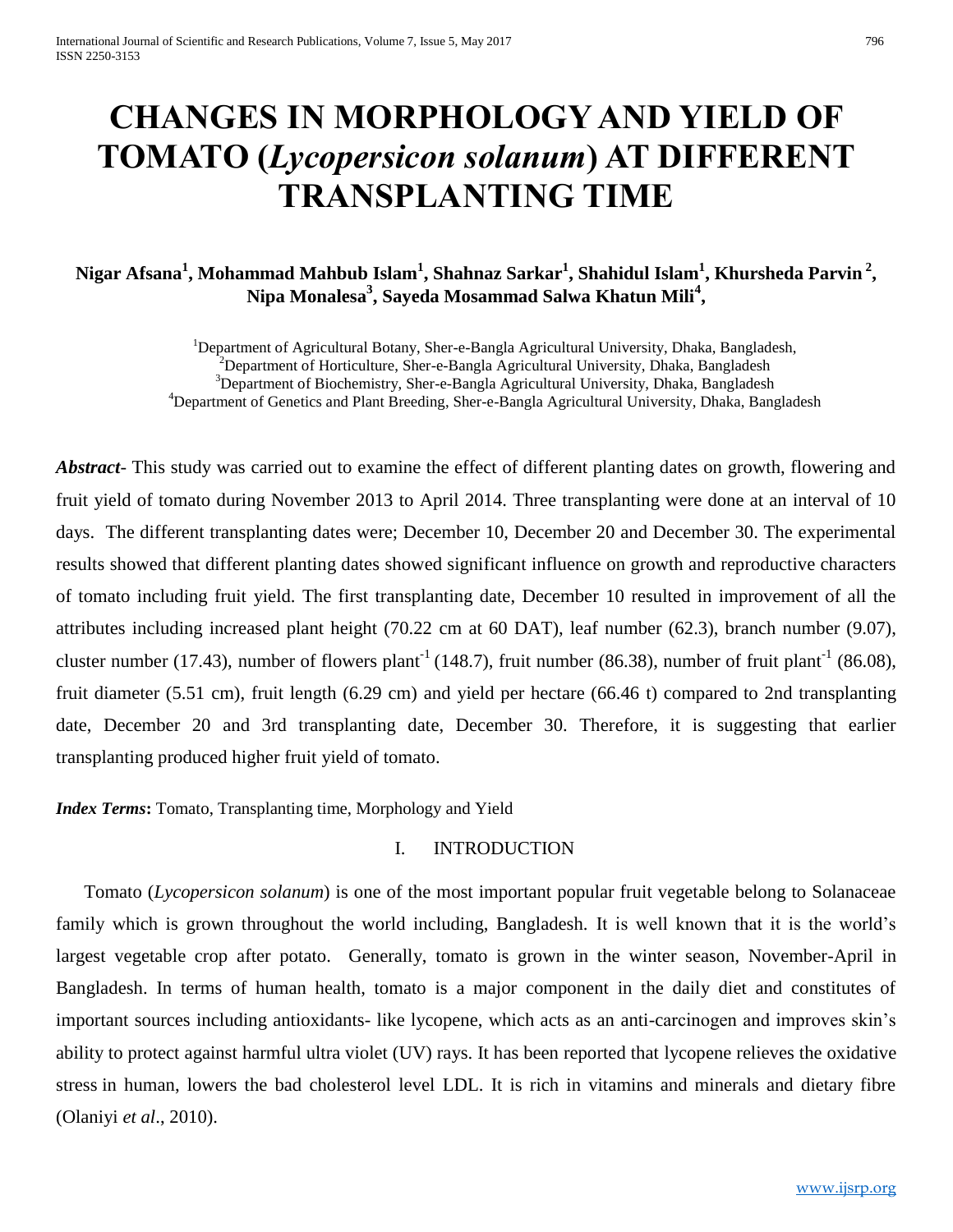The average yield being 9.96 ton ha<sup>-1</sup> was reported by BBS, 2013. This fruit yield is lower in contrast with other tomato producing countries like China (49.87 ton ha<sup>-1</sup>), India (20.11 ton ha<sup>-1</sup>) and USA (87.96 ton ha<sup>-1</sup>). The yield of tomato of Bangladesh is not enough in comparison to requirement. The low yield of tomato in Bangladesh is not the indication of low yield potentiality of this crop but the fact that this may be attributed due to different abiotic and biotic stresses including temperature, salinity, insects, pathogens, residual effect of pesticides, improper application of plant nutrients etc.

It is well known that climate change is a frightening issue on reduction of crop yield not only in Bangladesh but also all over the world. Presently, drought, changes of temperate, salinity, heavy metal contamination etc. affect the growth, development and yield of agricultural crops. In Bangladesh, usually early November is the planting time seems to be the best (Hossain *et al*., 1986) and late planting results in lower yield and enhanced disease infection in tomato. It was reported that fruit set was abundant only when night temperature was between 15°C and 20°C (Went, 1984). Curme (1992) also showed that fruit set varies with temperature as low (7.2 $\degree$ C) and with temperature as high (26.6°C). Tremendous decline in fruit set due to high as well as low temperature which disturb mechanisms involved in the development of male and female parts of the flowers (Lawhori *et al*., 1963). In some areas of our country particularly in the northwestern part, the night temperature falls even sometimes go below 5-6°C which results remarkable yield loss in tomato. These findings suggest that late time of sowing or transplanting-induces cold injury which exhibits a significant reduction on both growth and yield of tomato. Therefore, this experiment was conducted to examine the impact of different of transplanting time on morphology and yield of tomato.

#### II. METHOD AND MATERIALS

The experiment was conducted in the Agricultural Farm of Sher-e-Bangla Agricultural University, Dhaka-1207, Bangladesh. The location of the experimental site is  $23^{\circ}74'N$  latitude and  $90^{\circ}35'E$  longitude at an altitude of 8.6 meter above the sea level under the agro-ecological zone of Modhupur Tract, AEZ-28 during December 2013 to April 2014 to examine the response to different planting time on morphology, yield and yield attributes of BARI Tomato-15. The experiment was laid out in single factors randomized complete block design with five replications. Treatments of the experiment was 10 December 2013 = First transplanting time  $(T_1)$ , 20 December 2013 = Second transplanting time  $(T_2)$ , 30 December 2013 = Third transplanting time  $(T_3)$ . The total plot number was  $3 \times 5 = 15$  The unit plot size was  $1.8 \text{ m} \times 1.5 \text{ m} = 2.7 \text{ m}$ . The distance between blocks was 1m and distance between plots was 0.5 m and plant spacing was 50 cm  $\times$  60 cm. The land was ploughed with tractor and power tiller for four times. Then the ploughed soil was brought into desirable fine tilth and leveled by laddering. The weeds and stubbles were cleaned properly. The final ploughing and land preparation were done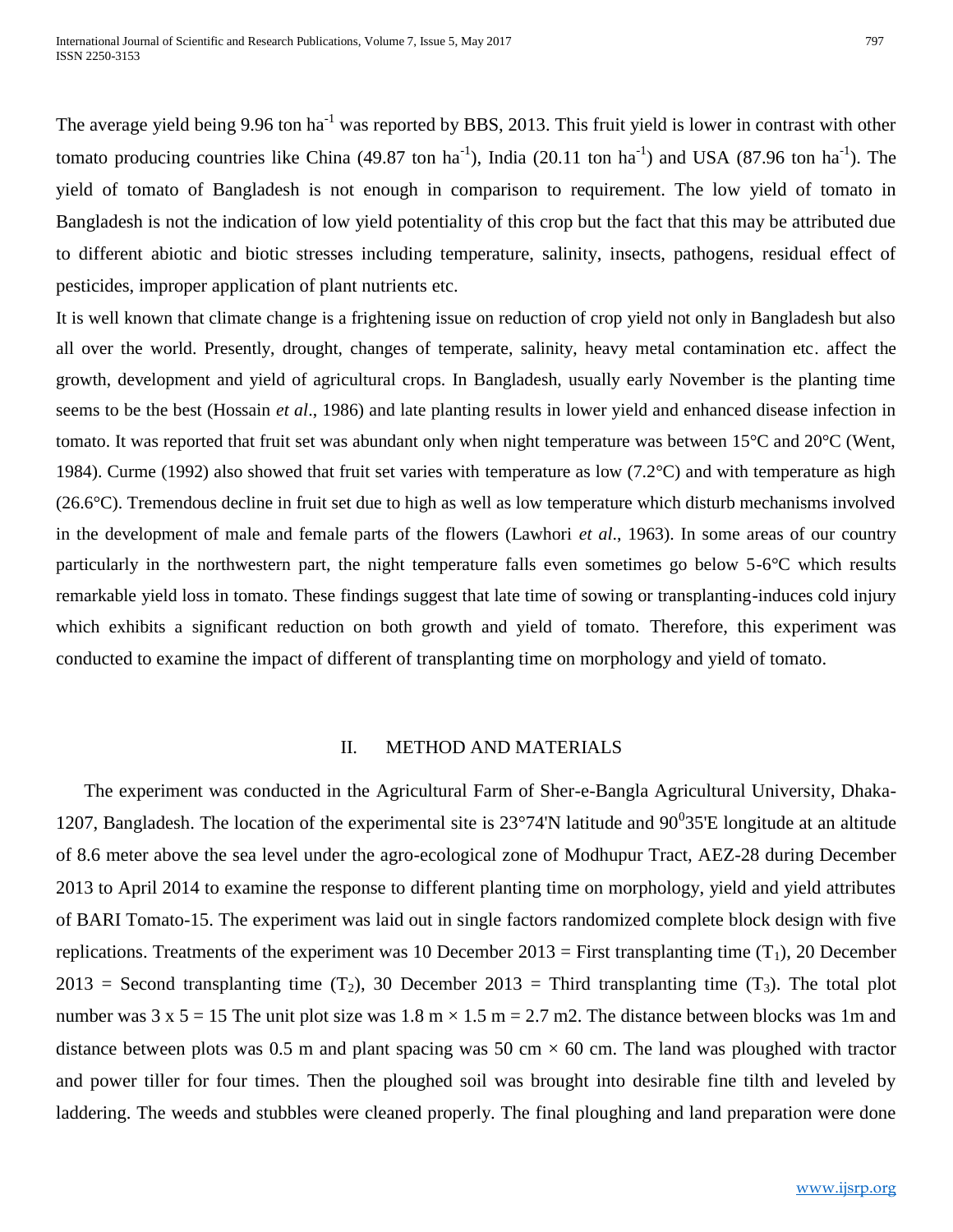International Journal of Scientific and Research Publications, Volume 7, Issue 5, May 2017 ISSN 2250-3153

on 1 December, 2013. According to the lay out of the experiment the entire experimental area was divided into blocks and prepared the experimental plot for the transplanting of tomato seedling. In addition, irrigation and drainage channels were made around the plot. The following data were recorded during the experimental period morphological characters: plant height, number of leaves plant<sup>-1</sup>, and number of branches plant<sup>-1</sup>; yield contributing characters: number of flower clusters plant<sup>-1</sup>, number of flowers plant<sup>-1</sup>, number of fruits plant<sup>-1</sup>, fruit length, fruit diameter, yield (kg plot<sup>-1</sup>) and (t ha<sup>-1</sup>). All the agronomic practices were done as per requirement. No serious diseases were observed during this experiment, but bird attack was a potential problem so that the guard was assigned at the research site

## III. RESULT AND DISCUSSION

#### **Plant height (cm):**

In this study, the effect of transplanting time of tomato in relation to decline of temperature reduced the plant height. The plant height varied significantly due to the effect of decrease of temperature; observed at 20, 40 and 60 DAT (Figure 1). At 20 days after transplanting (DAT), the highest plant height (22.01cm) was recorded from the  $T_1$  (10 December, 2013) and the lowest (17.78 cm) was recorded from  $T_3$  (30 December, 2013). At 40 DAT, the highest plant height (37.70 cm) was recorded from the  $T_1$  (10 December, 2013) and the lowest (29.52 cm) was recorded from  $T_3$  (30 December, 2013). At 60 DAT, the highest plant height (70.22 cm) was recorded from the  $T_1$  (10 December, 2013) and the lowest value (62.66 cm) was recorded from  $T_3$  (30 December, 2013). These data showed that plant heights are gradually increasing at all transplanting time whereas early transplanting shows maximum plant height than late transplanting. Here it is noted that, the seedlings height was gradually short to late showing (data not shown). Both the plants height and seedlings height were decreased due to decline the environmental temperature. Previous results showed that late transplanting induced cold condition reduced the length of plant height (Chen *et al.,* 1999). These results are consistent with the finding of Lwahori *et al.* (1963) who stated that plant height decreased with decreasing trend of temperature. Recently, Srivastava *et al.* (2007) and More *et al*. (2014) reported that transplanting time has great effect on the regulation of plant architecture as well as plant height of tomato. Altogether, the present results suggest that plant height of tomato decreased with the late planting from optimum time of transplanting.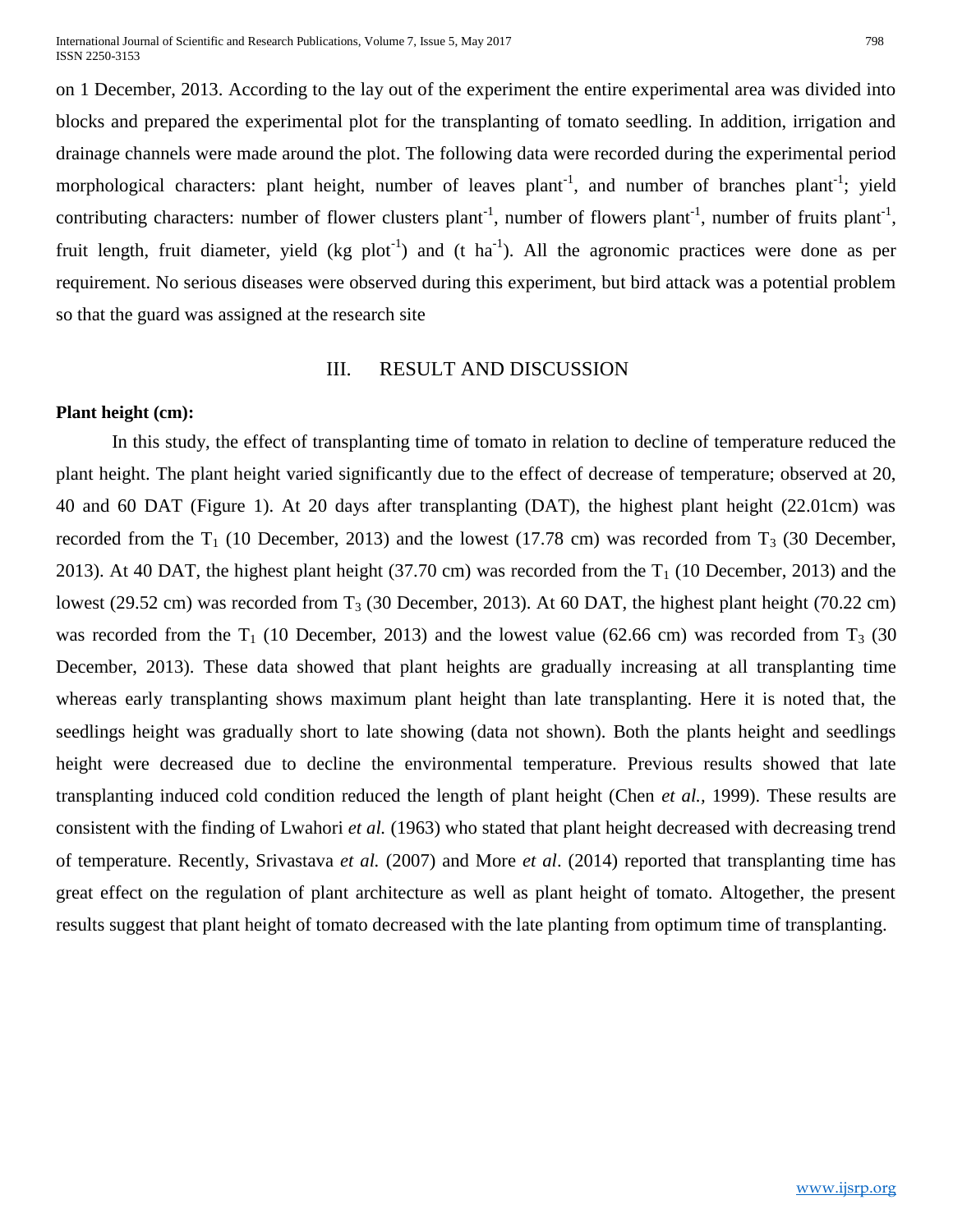

 $T_1$  –First transplanting time, 10 December 2013 T<sup>2</sup> –Second transplanting time, 20 December 2013

T3–Third transplanting time, 30 December 2013

## **Figure 1. Effect of transplanting time on plant height of tomato at different days after transplanting, LSD0.05 = 0.6472, 1.816 and 1.714 for 20 DAT, 40 DAT and 60 DAT, respectively.**

## **Number of leaves plant-1**

It is known to all that leaf is the main photosynthetic organ of plant along with the leaf number is a fundamental morphological character for plant growth and development. The number of leaves was counted to investigate the effect of different transplanting time on changes in the leaf number plant<sup>-1</sup> of tomato at 20 DAT, 40 DAT and 60 DAT. Different days of transplanting showed a significant influence on the formation of leaves per tomato plant (Figure 2). In this experiment, the number of leaves in each plant was decreased due to increasing level of low temperature stress. At 20 DAT, maximum number of leaves plant<sup>-1</sup> (8.31) was found from  $T_1$  and the lowest value (5.79) from  $T_3$  transplanting time. At 40 DAT, the highest number of leaves (21.46) was recorded from  $T_1$  and the lowest value (15.20) was found from  $T_3$ . At 60 DAT, the highest number of leaves (62.39) was recorded from  $T_1$  whereas the lowest value (34.35) was recorded from  $T_3$ . These results indicated that highest number of leaves plant<sup>-1</sup> found from early transplanting time whereas minimum number of leaves was produced to late transplanting time which created cold injury to plants. Hossain *et al.* (1986) reported that total number of leaves plant<sup>-1</sup> was enhanced by early showing. Therefore, altogether the experimental results indicate that late planting-induced cold environmental conditions decreased the number of leaves  $plant^{-1}$  of tomato.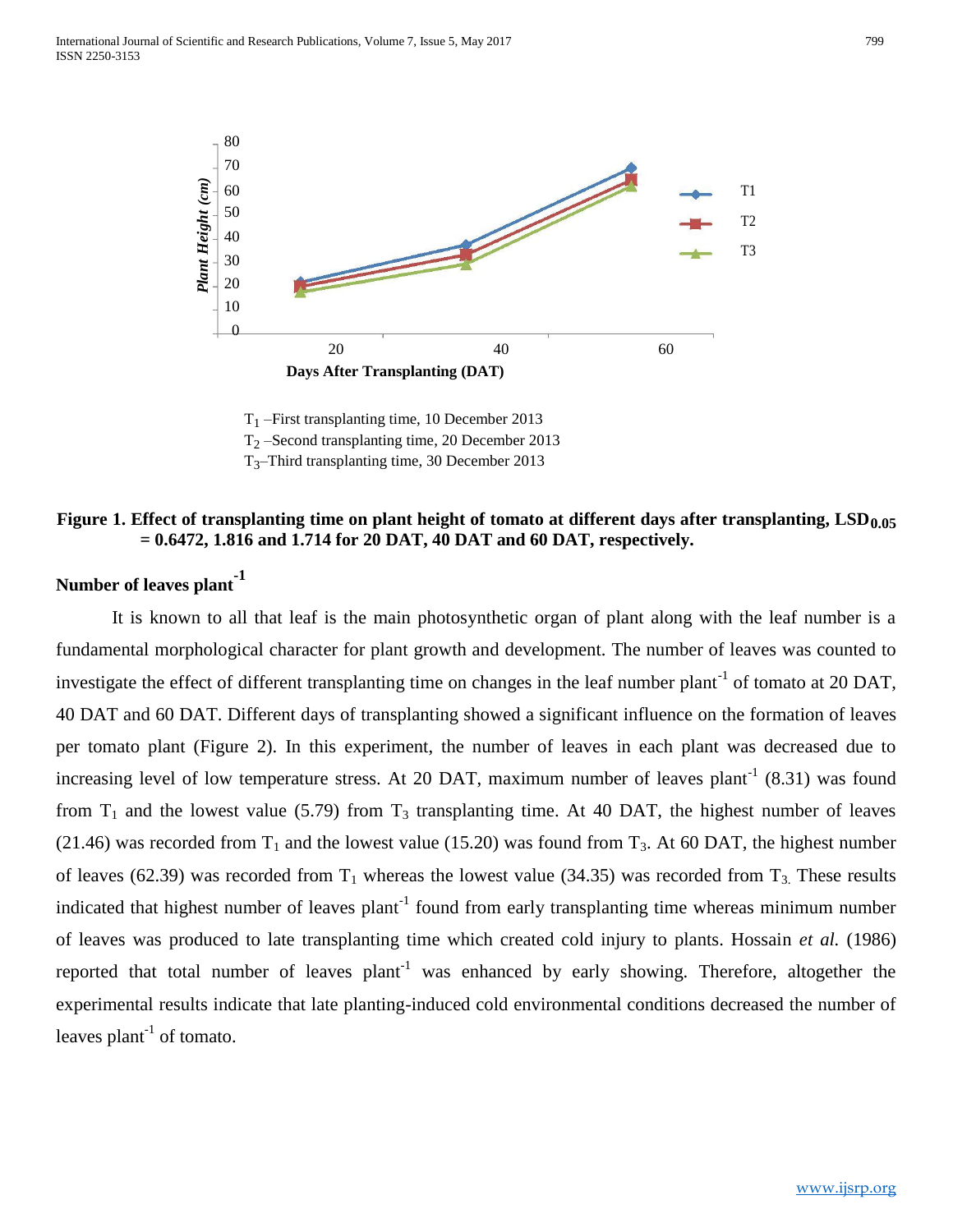

 $T_1$  –First transplanting time, 10 December 2013 T<sup>2</sup> –Second transplanting time, 20 December2013

T<sup>3</sup> –Third transplanting time, 30 December 2013

## **Figure 2. Effect of transplanting time on the number of leaves plant-1 of tomato at different days after transplanting, LSD0.05 = 0.3610, 0.752 and 2.859 for 20 DAT, 40 DAT and 60 DAT, respectively.**

## **Number of branches plant-1**

Tomato branches number plant<sup>-1</sup> was significantly influenced by transplanting times (Table. 1). The highest number of branch plant<sup>-1</sup> (9.07) was observed from the  $T_1$  and the lowest value (5.27) was observed from T3. Among dates of planting, early planting recorded the highest vegetative growth in tomato which was reported by Sing *et.al.* (2005). Mira *et al.* (2011) observed that number of branches plant<sup>-1</sup> was found to be gradually decreased with the late transplanting dates in same plant. Hence, the obtained results are consistent with many other previous published findings.

## **Number of flower clusters plant-1**

In this experiment, there was a significant difference in number of flower clusters plant<sup>-1</sup> at different transplanting time (Table. 1). The highest number of flower clusters plant<sup>-1</sup> (17.43) of tomato was found from  $T_1$  and the lowest number of cluster (10.17) was recorded from  $T_2$ . Early planting induced early and more flower clusters initiation plant<sup>-1</sup> of tomato than late transplanting-induced cold injury. These results indicate that lower temperature reduces the formation of number of flower clusters plant<sup>-1</sup> as other above mentioned morphological characters. Therefore, it is suggesting that low temperature stress significantly affect the both vegetative and reproductive development in tomato.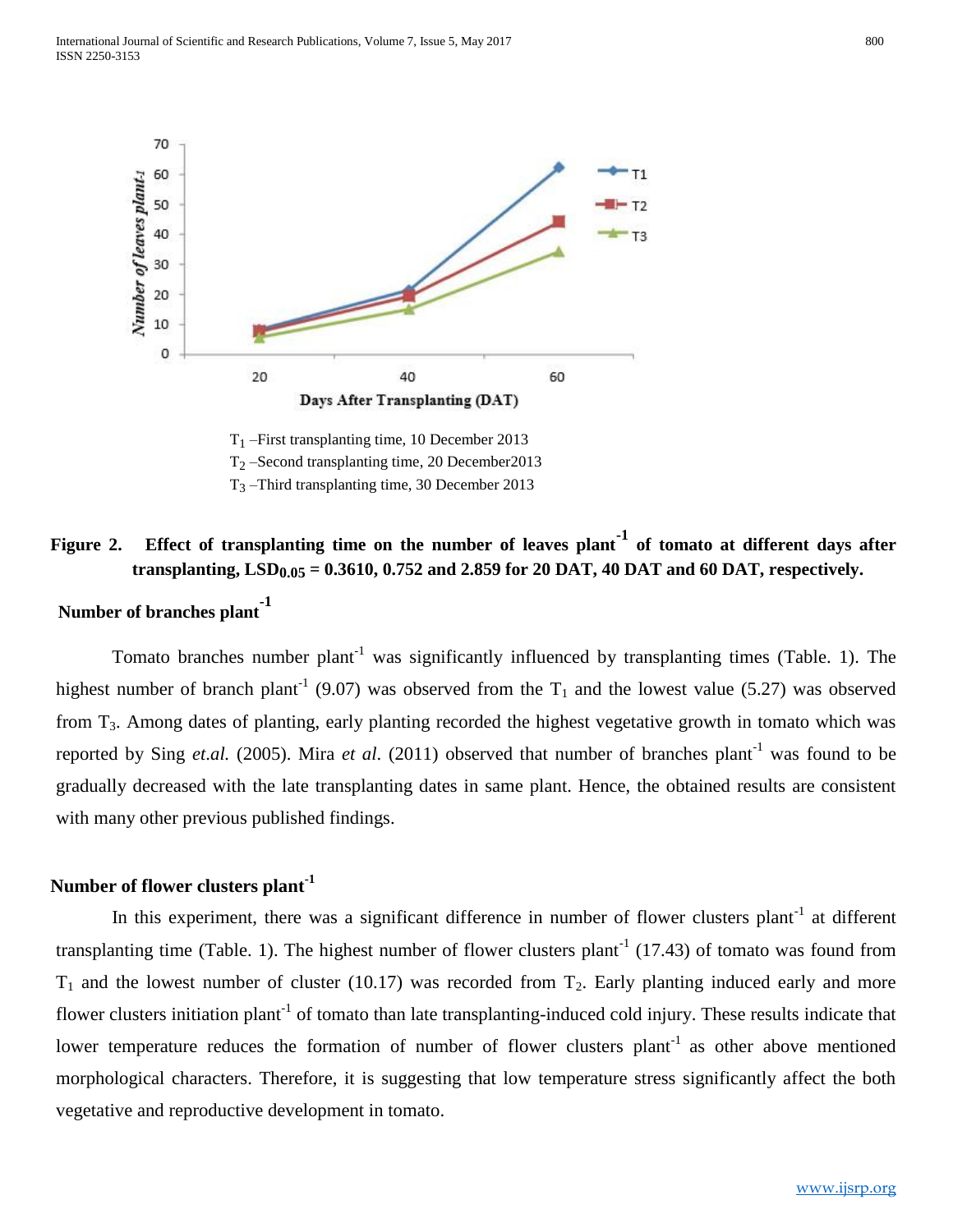## **Number of flowers plant-1**

Planting time had significant effect on number of flowers plant<sup>-1</sup> of tomato (Table. 1). The highest number of flower plant<sup>-1</sup> was observed from the  $T_1$  (148.7) and the lowest (133.0) was observed from  $T_3$ treatment. T<sub>1</sub> was statistically similar with T<sub>2</sub> (142.9). Hossain *et al.* (1986) reported that early sowing enhanced total number of flowers plant<sup>-1</sup>. From these results, it was found that more flowers were produced from the early transplanted tomato seedlings than lately transplanted seedlings.

## **Number of fruits plant-1**

Number of fruits plant<sup>-1</sup> of tomato showed significant differences in response to transplanting time (Table. 1). The highest fruits number plant<sup>-1</sup> (86.38) was observed from the  $T_1$  which was statistically similar to  $T_2$  (82.11) and the lowest (73.33) was observed from  $T_3$ . Maximum number of fruit plant<sup>-1</sup> was recorded from early transplanting and the minimum from late, due to low temperature (BARI, 1989). Adelana (1976) and Drost and Price (1991) had also reported that late transplanting reduced fruit number and early showed increasing trend. Jong *et al*. (2009) had reported that the initiation of tomato fruit growth, fruit set, is very sensitive to environmental conditions. So, it can easily understand that environmental condition regulates the number fruits plant<sup>-1</sup> as when near optimum temperature was present produced highest number of fruit and in unfavorable temperature condition decreased the number of fruit plant<sup>-1</sup>.

#### **Fruit diameter (cm)**

In this study, fruit diameter (cm) of tomato showed significant variation in response to transplanting time (Table. 1). The highest fruit diameter (5.51) was recorded from the  $T_1$  which is statistically similar with  $T_2$  $(5.41)$  and the lowest (5.29) was observed from T<sub>3</sub> treatment. Madhumathi and Sadarunnisa (2013) reported that date of transplanting affected the fruit diameter of tomato. From the study of results it was found that early transplanting provided higher fruit diameter than the late transplanted tomato one and it was also reported by Javaheri *et.al*. (2014).

#### **Fruit length (cm)**

As consistent to fruit diameter planting time had significant influence on fruit length (cm) of tomato (Table. 1). The highest fruit length (6.29) was observed from the  $T_1$  and the lowest (5.91) was observed from T3. These data resulted that early transplanting time increased fruit length (cm) in contrast to late transplanting. Madhumathi and Sadarunnisa (2013) had reported that early transplanting showed the maximum fruit length of tomato fruit among different varieties.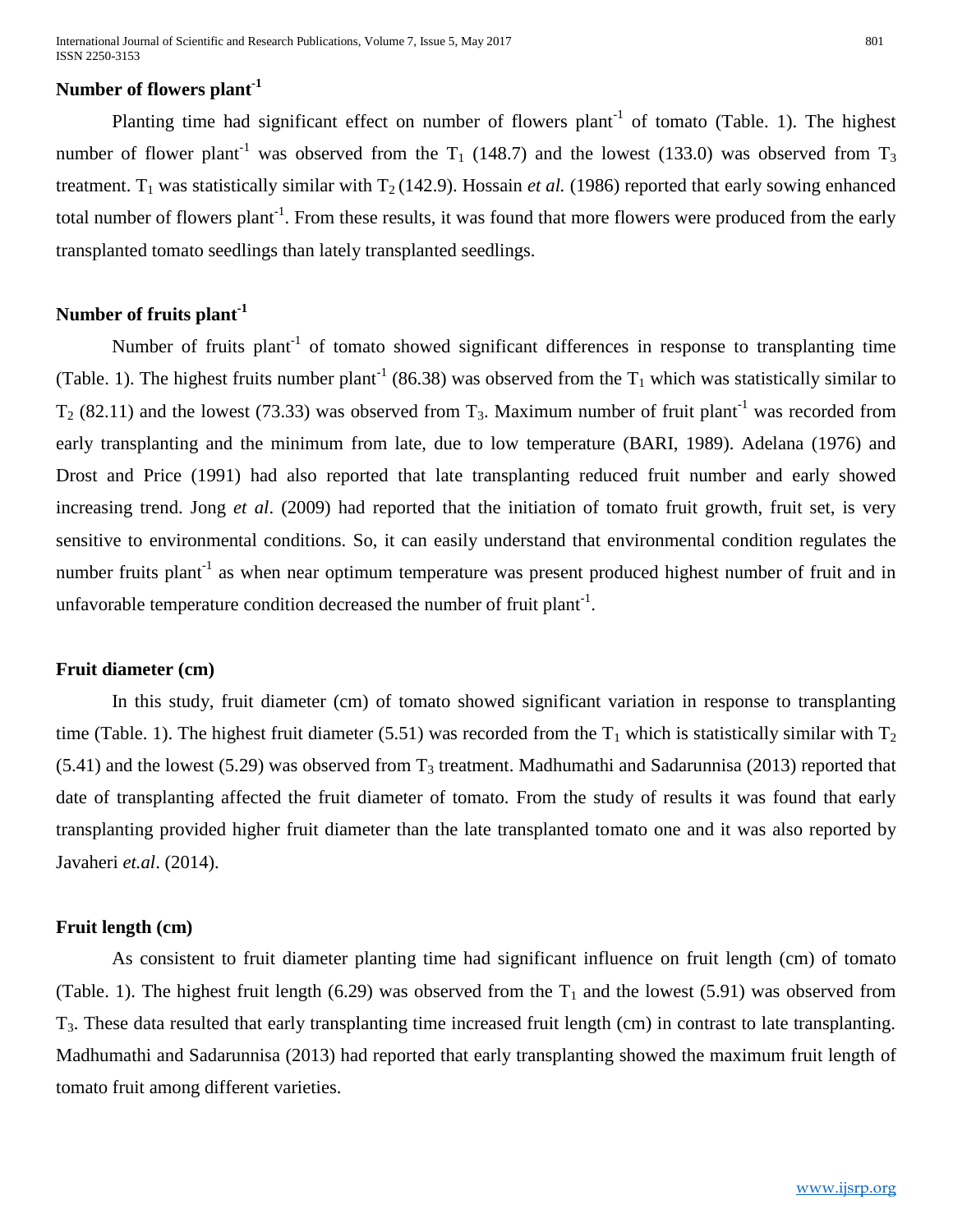| <b>Treatment</b> | Number of         | <b>Cluster No.</b> | <b>Flower No.</b>  | Fruit No. | <b>Fruit Diameter</b> | <b>Fruit Length</b> |
|------------------|-------------------|--------------------|--------------------|-----------|-----------------------|---------------------|
|                  | <b>Branch</b>     |                    |                    |           | (cm)                  | (cm)                |
| $T_1$            | 9.07a             | 17.47 a            | 148.7 a            | 86.38 a   | 5.514a                | 6.291a              |
| $\mathbf{T}_2$   | 7.72 <sub>b</sub> | 14.05 b            | 142.9a             | 82.11 a   | 5.411 ab              | 6.137 b             |
| $T_3$            | 5.27c             | 10.17c             | 133.0 <sub>b</sub> | 73.33 b   | 5.298 b               | 5.917c              |
| LSD $_{(0.05)}$  | 0.575             | .477               | 6.248              | 5.886     | 0.175                 | 0.0791              |
| CV(%)            | 11.71%            | 15.91%             | 6.60%              | 10.92%    | 4.86%                 | 1.94%               |

## **Table: 1. Data on Number of branch, Cluster Number, Flower number, Fruit Number, Fruit Diameter and Fruit length of tomato as influenced by different Transplanting time**

## **Yield in** (kg plot<sup>-1</sup>) and (t ha<sup>-1</sup>)

As morphological characters the yield of tomato also significantly reduced by late transplanting-induced cold stress (Fig. 3. A and 3. B). The highest yield  $(17.94 \text{ kg plot}^{-1})$  and yield  $(66.46 \text{ t ha}^{-1})$  were observed from the  $T_1$  and the lowest yield (12.32 kg plot<sup>-1</sup>) and yield (45.62 t ha<sup>-1</sup>) were observed from  $T_3$  or late planting. The results of both yield (kg plot<sup>-1</sup>) and yield (t ha<sup>-1</sup>) of tomato is gradually decreasing with the late transplanting, T3. These results are in consistent with the yield contributing characters which are analyzed in this experiment such as number of branch, number of flower cluster, number of flowers plant<sup>-1</sup>, fruit diameter and fruit length (Table. 1). These information are also dependable on growth measuring parameters of this study (Figure: 1, 2 and Table. 1). In addition, Sanjoy (1999) showed a declining trend in fruit yield and other yield attributing characters when planted lately. Tongova and Zhelev (1975) reported that early sowing or early planting of tomato give increased yield. Previous authors as well reported that early transplanting of tomato give increased fruit weight and yield of tomato (Adelana 1976). These results suggest that suitable transplanting time is more favorable to produce highest plant height, leaf number, branch number as a result higher flower produced which enhance the higher fruit set and development i.e. fruit diameter and length of tomato which contribute to maximum yield than late transplanting-induced cold injury. All together, these results suggest that suitable transplanting time is more favorable to produce highest plant height, leaf number, branch number as a result higher flower cluster, flower produced which enhance the higher fruit set and development i.e. fruit diameter and length of tomato which contribute to maximum yield than late transplanting-induced cold injury.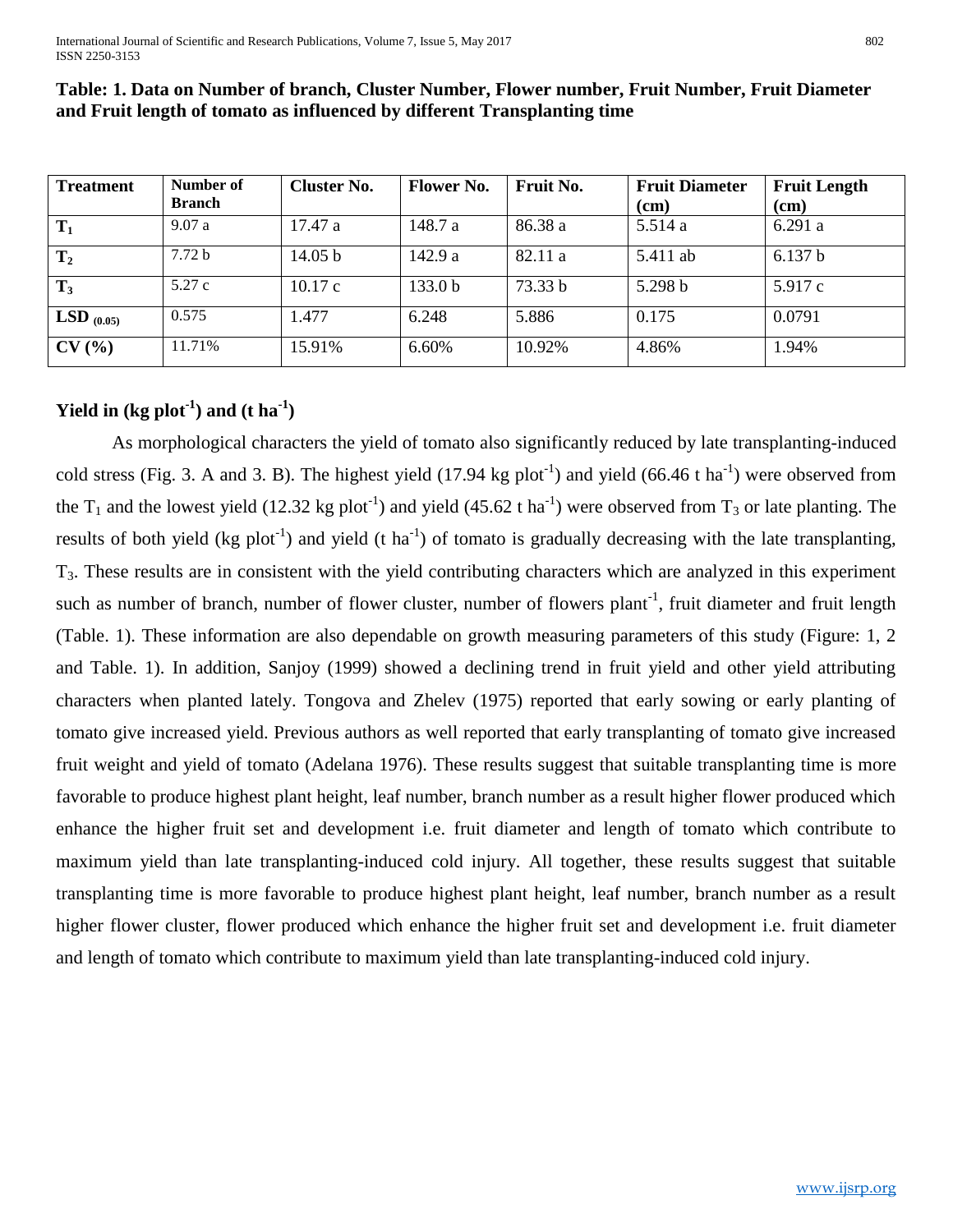

T<sup>2</sup> –Second transplanting time, 20 December 2013

 $T_3$  –Third transplanting time, 30 December 2013

## **Figure 3. Effect of transplanting time on the yield in kg plot-1 (A) and yield in t ha-1 (B) of tomato, LSD0.05 = 1.326 and 4.911 respectively.**

#### REFERENCES

- [1] *Adelana, B. O. (1976). Effect of planting date on the growth and yield of tomato in western Nigeria. Ghana. J. Agric., Sci., 10(1): 11-15*
- [2] *BARI. 1989. BARI Annual Report 1989-90, Bangladesh Agricultural Research Institute, Joydebpur, Gazipur.*
- [3] *BARI. 2010. Krishi Projukti Hatboi, Bangladesh Agricultural Research Institute, Joydevpur, Gazipur. p. 304*
- [4] *Chen, J., Sun, Y. and Sheen, T. (1999). Use of Cold Water for Irrigation Reduces Stem Elongation of Plug grown Tomato and Cabbage Seedlings. Hort science, 34(5):852–854.*
- [5] *Curme, J. H. (1992). Effect of low night temperatures on tomato fruit set. Proc. Plant Sci. Symp., Campbell Soup. Co. pp. 99-10.*
- [6] *Drost, D. T. and Price, H.C., (1991). Effect of tillage system and planting date on growth and yield of transplanted tomato. HortScience, 26:14781480.*
- [7] *Hao, X. and Papadopoulos, A. P. (2004). Effects of calcium and magnesium on plant growth, biomass partitioning and fruit yield of winter greenhouse tomato. HortScience, 39(3): 512-515.*
- [8] *Hossain, M. M., Karim, M. M., Haque, M. M. and Hossain, A. M. A. (1986). Performance of some tomato lines planted at different dates. Bangladesh Hort., 14 (1): 25-28.*
- [9] *Jong, M. D., Mariani, C. and Vriezen, W. H. (2009). The role of auxin and gibberellin in tomato fruit set. Journal of Experimental Botany. 60(5): 1523–1532.*
- [10] *Lawahori, S. R., Sakiyana and Takahashi (1963). High temperature injures in tomato-1. Effect of different temperature of the fruit setting and yield of seedlings treated at different stages of growth. J. Japan Soc. Hort. Sci., 32:197-204.*
- [11] Madhumathi, C. and Sadarunnisa, S. (2013). Effect of different transplanting dates and varieties on fruit quality and seed yield of tomato. The Asian Journal of *Horticulture, 8: 8-11.*
- [12] *Mira, R. D., Hossain, T., Sultana, M. M., Golam Sarwar S. H. M. and Rahman, M. S. (2011). Variation in Growth and Yield Quality of Tomato Varieties under Different Sowing Time. Bangladesh Res. Pub. J., 6(1): 7276.*
- [13] Olaniyi, J. O., Akanbi, W. B., Adejumo, T. A. and Akande, O. G. (2010). Growth, fruit yield and nutritional quality of tomato varieties. African Journal of *Food Science, 4(6): 398 – 402.*
- [14] *Sanjoy, S. (1999). Impact of seedling age and planting time on yield performance of tomato (Lycopersicon esculentum Mill.) in upland rice (Oryza sativa) based cropping system. Indian J. Agron., 44(4): 669-672.*
- [15] *Singh, R., Asrey, R., Satyendra, K. (2005). Effect of transplanting time and mulching on growth and yield of tomato. Indian J. Hort., 62: 4.*
- [16] *Smith, A. F. (1994). The Tomato in America: Early History, Culture, and Cookery. Columbia SC, USA: University of South Carolina Press.*
- [17] *Srivastava, N. K. and Srivastava, A. K. (2007). Influence of gibberellic acid on 14 CO2 metabolism, growth, and production of alkaloids in Catharan thusroseus. Photosynthetica, 45:156-60.*